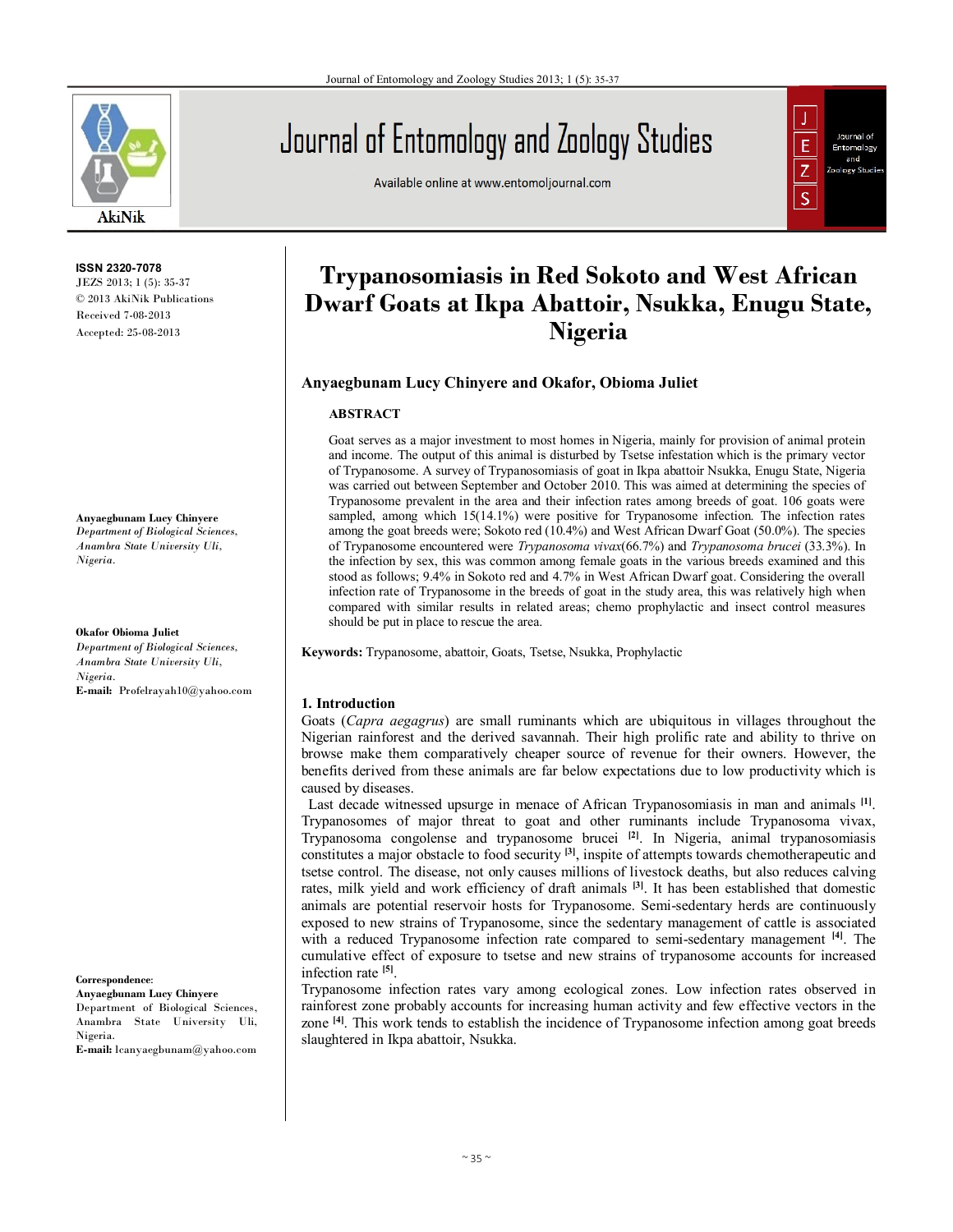#### **2. Materials and Methods**

The study was carried out in Ikpa abattoir in Nsukka, Enugu State. In Ikpa community, many households rear domestic animals which include sheep, goats and cattle owing to the favourable climatic condition for their production.

106 goats were sampled which include sokoto red, and West African Dwarf breeds. The study was done between September and October 2010.

3 – 5mls of blood was collected from each sample from anterior

## **3. Results**

| <b>Goat spp</b>       | Number examined | <b>Number Infected</b> | % Infection |
|-----------------------|-----------------|------------------------|-------------|
| Sokoto red            |                 |                        |             |
| West African<br>Dwarf |                 |                        | 4 72        |
| Total                 | 06              |                        |             |

**Table 1:** Trypanosome infection among sampled goats slaughtered in Ikpa abattoir

In the result obtained, Sokoto red goats are more susceptible to trypanosome infection (9.43%) when compared to West African Dwarf breed (4.17%)

> **Table 2:** The distribution of Trypanosome species among infected goats from the abattoir. Trypanosome species

| $\ldots$ , parrogenie opeeres |                             |                                  |          |               |           |
|-------------------------------|-----------------------------|----------------------------------|----------|---------------|-----------|
| <b>Goat spp</b>               | <b>Number</b><br>examined   | <b>Number</b><br><b>Infected</b> | T. vivax | T. congolense | T. brucei |
| Sokoto red                    | 96                          |                                  |          |               |           |
| West African<br>Dwarf         |                             |                                  |          |               |           |
| Total                         | 106<br>$\sim$ $\sim$ $\sim$ |                                  | 10       | .             |           |

In the species Trypanosome infection, *T. vivax* was more prevalent (10), followed by *T. brucei* (5).

# **Table 3:** The relationship between Trypanosome infections in sampled goats by sex

| Goat spp    | <b>Sex</b> | <b>Number</b><br>examined | Number infected | % Infection |
|-------------|------------|---------------------------|-----------------|-------------|
| Sokoto red  | Male       |                           |                 |             |
| <b>WADG</b> | Female     |                           |                 |             |
|             | Male       |                           |                 |             |
|             | Female     |                           |                 | 50.         |

Female goats of all breeds are more susceptible to Trypanosome infections than the males.

**Table 4:** The relationship between goat breed and Trypanosome infection

| <b>Goat spp</b> | Goat breed     | Number examined | <b>Number infected</b> | $%$ infection |
|-----------------|----------------|-----------------|------------------------|---------------|
| Sokoto red      | <b>Dankasa</b> |                 |                        |               |
| Adamawa         |                |                 |                        |               |
| <b>WADG</b>     |                |                 |                        | 50.0          |
| Total           |                | 106             |                        |               |

The Dankasa and African Dwarf goat (WDG) are the breeds of goat that are at risk with Trypanosomiasis, 47.6 and 50.0% infections respectively.

#### **4. Discussion**

In the study carried out, it was observed that two species of trypanosome (*T. vivax* and *T. brucei*) were prevalent in the slaughtered goats. This confirmed the susceptibility of domestic

animals to trypanosome infection except poultry **[2]** . The overall infection in the study area (14.1%) is high when compared with 1.2% result in ruminants by Ohaeri **[7]** , Nigeria. This result could imply resurgence of Trypanosomosis in Nigeria though with negative economic impact on meat quality in slaughter house **[8]** . In considering the breeds of goats and their methods of rearing which include farm range and confinement in the houses, the level of Tsetse infestation may vary. This could be found in the faster

vena cava into EDTA bottles. The blood samples were screened for trypanosomes using standard detections techniques; wet bloof films, buffy coat method, thin smear stained with Leishman stain for quick assessment. Haematological analysis was based on packed cell volume (PCV) using micro-haematocrit method. Data collected were analysed using ANOVA, Student T- test (SAS,1989).